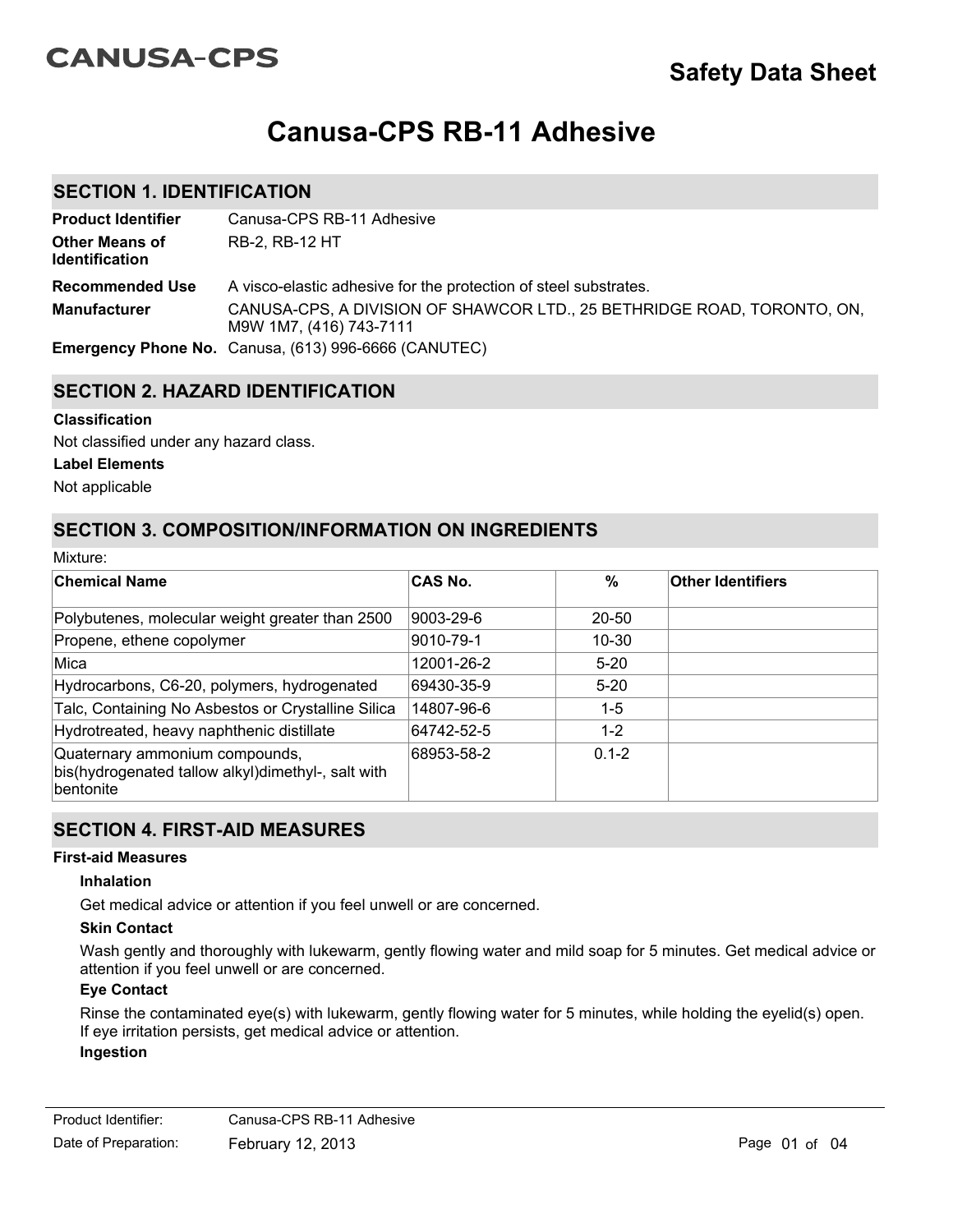Rinse mouth with water. Get medical advice or attention if you feel unwell or are concerned.

# **SECTION 5. FIRE-FIGHTING MEASURES**

#### **Extinguishing Media**

#### **Suitable Extinguishing Media**

Small fires: Carbon dioxide or dry chemical powder. Large fires: Water spray or foam.

#### **Specific Hazards Arising from the Product**

During a fire, very toxic gases such as carbon monoxide (major product) and formaldehyde are formed. In addition, small organic aldehydes (irritants or lachrymators), and acids are formed as minor products. Thermal decomposition forms many flammable and combustible products some of which are hydrogen gas, and many hydrocarbons such as ethene, propene, butene (major product), 2-pentene, and ethane. Once ignited, the polymer burns vigorously with a bright flame and the fire can spread rapidly. Depending on the fire conditions, dense, sooty smoke may be formed. Some additives can increase the amount of smoke produced. Fire gases and vapours have a pungent odour. The behaviour of polymers in a fire is influenced by a number of factors, including the chemical composition and structure of the polymer, as well as the presence of additives. Heat from a fire can cause a build-up of pressure inside containers due to thermal decomposition of product, which may cause explosive rupture.

In a fire, the following hazardous materials may be generated: very toxic carbon monoxide, carbon dioxide; very toxic, flammable formaldehyde; small organic aldehydes (irritants or lachrymators); acids.

# **SECTION 6. ACCIDENTAL RELEASE MEASURES**

#### **Personal Precautions, Protective Equipment, and Emergency Procedures**

Wear personal protective equipment including long sleeves and eye protection.

#### **Environmental Precautions**

It is good practice to prevent releases into the environment.

#### **Methods and Materials for Containment and Cleaning Up**

No special clean-up methods are necessary. Dispose of in compliance with applicable legislation.

## **SECTION 7. HANDLING AND STORAGE**

#### **Precautions for Safe Handling**

It is good practice to: avoid breathing product; avoid skin and eye contact and wash hands after handling.

#### **Conditions for Safe Storage**

Store in an area that is: cool, out of direct sunlight and away from heat and ignition sources, separate from incompatible materials (see Section 10: Stability and Reactivity).

## **SECTION 8. EXPOSURE CONTROLS/PERSONAL PROTECTION**

#### **Control Parameters**

|                                                       | <b>ACGIH TLV®</b>   |             |                  | <b>OSHA PEL</b> | <b>AIHA WEEL</b> |            |
|-------------------------------------------------------|---------------------|-------------|------------------|-----------------|------------------|------------|
| <b>Chemical Name</b>                                  | TWA                 | <b>STEL</b> | <b>TWA</b>       | Ceilina         | 8-hr TWA         | <b>TWA</b> |
| Mica                                                  | $ 3 \text{ mg/m}$ 3 |             | $ 20$ ppm        |                 |                  |            |
| Talc, Containing No Asbestos or<br>Crystalline Silica | $\sqrt{2}$ mg/m3 A4 |             | $\sqrt{2}$ mg/m3 |                 |                  |            |

#### **Appropriate Engineering Controls**

General ventilation is usually adequate. Use local exhaust ventilation, if general ventilation is not adequate to control amount in the air.

#### **Individual Protection Measures**

#### **Eye/Face Protection**

Not required but it is good practice to wear safety glasses or chemical safety goggles.

#### **Skin Protection**

No specific requirement, but it is good practice to avoid skin contact.

Product Identifier: Canusa-CPS RB-11 Adhesive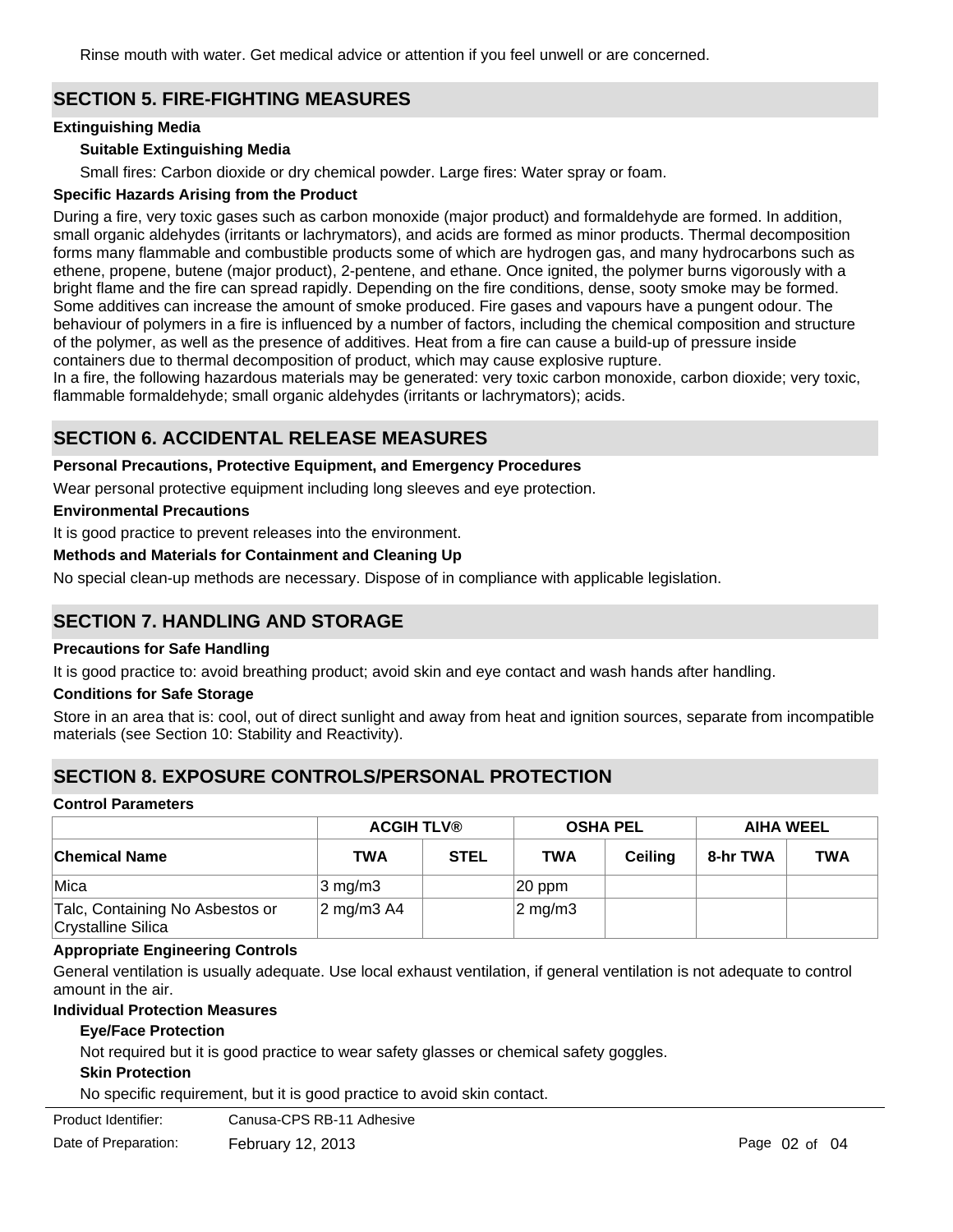# **SECTION 9. PHYSICAL AND CHEMICAL PROPERTIES**

| <b>Basic Physical and Chemical Properties</b> |                           |
|-----------------------------------------------|---------------------------|
| Appearance                                    | Blue.                     |
| <b>Initial Boiling Point/Range</b>            | > 250 °C                  |
| <b>Vapour Pressure</b>                        | $1.5 \text{ mm}$ Hq       |
| Vapour Density (air = 1)                      | > 1                       |
| <b>Relative Density (water = 1)</b>           | 1.2                       |
| <b>Solubility</b>                             | $< 0.010$ g/L in water    |
| <b>Other Information</b>                      |                           |
| <b>Other Physical Property 1</b>              | Physical state: amorphous |
|                                               |                           |

# **SECTION 10. STABILITY AND REACTIVITY**

#### **Reactivity**

Keep away from strong oxidizing agents.

**Chemical Stability**

Normally stable.

# **SECTION 11. TOXICOLOGICAL INFORMATION**

#### **Acute Toxicity**

| <b>Chemical Name</b>                         | <b>LC50</b> | $ LD50$ (oral)       | LD50 (dermal)           |
|----------------------------------------------|-------------|----------------------|-------------------------|
| Hydrotreated, heavy<br>naphthenic distillate |             | $>$ 5000 mg/kg (rat) | $>$ 2000 mg/kg (rabbit) |

#### **Carcinogenicity**

| <b>Chemical Name</b>                                          | <b>IARC</b>       | <b>ACGIH®</b>  | <b>NTP</b>        | <b>OSHA</b>       |
|---------------------------------------------------------------|-------------------|----------------|-------------------|-------------------|
| Polybutenes, molecular<br>weight greater than 2500            | <b>Not Listed</b> | Not designated | <b>Not Listed</b> | <b>Not Listed</b> |
| Propene, ethene copolymer                                     | <b>Not Listed</b> | Not Listed     | <b>Not Listed</b> | <b>Not Listed</b> |
| Mica                                                          | <b>Not Listed</b> | Not Listed     | <b>Not Listed</b> | Not Listed        |
| Hydrocarbons, C6-20,<br>polymers, hydrogenated                | <b>Not Listed</b> | Not designated | <b>Not Listed</b> | Not Listed        |
| Talc, Containing No Asbestos Group 1<br>or Crystalline Silica |                   | A1             | <b>Not Listed</b> | Not Listed        |
| Hydrotreated, heavy<br>naphthenic distillate                  | Group 3           | A4             | Known carcinogen  | Not Listed        |

# **SECTION 12. ECOLOGICAL INFORMATION**

#### **Ecotoxicity**

#### **Acute Aquatic Toxicity**

| <b>Chemical Name</b>                                     | ∣LC50 Fish                 | EC50 Crustacea | ∣ErC50 Aquatic<br>Plants | ErC50 Algae |
|----------------------------------------------------------|----------------------------|----------------|--------------------------|-------------|
| Talc, Containing No<br>Asbestos or Crystalline<br>Silica | 1000 mg/L<br>(semi-static) |                |                          |             |

Product Identifier: Canusa-CPS RB-11 Adhesive